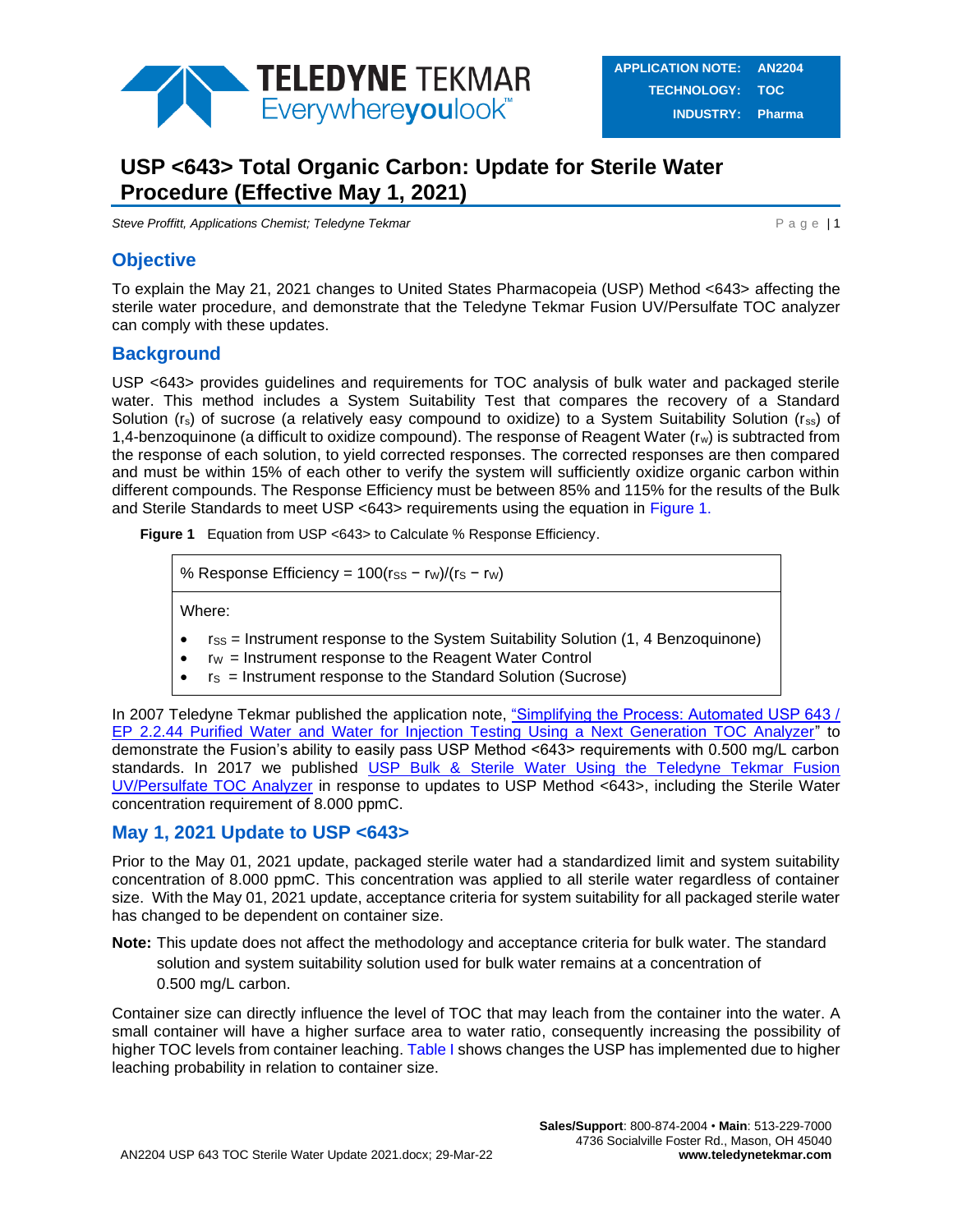

<span id="page-1-0"></span>

| <b>TOC Limit Based on Container Volume</b><br>Table I                                          |                          |                          |  |  |  |  |
|------------------------------------------------------------------------------------------------|--------------------------|--------------------------|--|--|--|--|
| <b>Nominal Container Volume (mL)</b>                                                           | Limit 1 (mg/L of Carbon) | Limit 2 (mg/L of Carbon) |  |  |  |  |
| ≤5                                                                                             | 32.00                    | 48.00                    |  |  |  |  |
| $>5$ and ≤100                                                                                  | 24.00                    | 36.00                    |  |  |  |  |
| >100<br>8.00<br>12.00                                                                          |                          |                          |  |  |  |  |
| Note: Limit 2 concentrations are used to determine the system suitability requirements for the |                          |                          |  |  |  |  |

**pte:** Limit 2 concentrations are used to determine the system suitability requirements for the container volume being tested.

[Table II](#page-1-1) shows the instrumentation requirements for bulk water and sterile water along with the published limit of detection (LOD) capability of the Fusion UV/Persulfate TOC Analyzer.

<span id="page-1-1"></span>

|                               | Table II Instrument LOD Requirements and Fusion LOD Capability   |               |  |  |  |  |  |
|-------------------------------|------------------------------------------------------------------|---------------|--|--|--|--|--|
| <b>Bulk Water Requirement</b> | <b>Fusion LOD Capability</b><br><b>Sterile Water Requirement</b> |               |  |  |  |  |  |
| ≤0.05 mg/L                    | ≤0.10 mg/L                                                       | $0.0002$ mg/L |  |  |  |  |  |

[Table III](#page-1-2) shows the requirements for reagent water used for the procedures for bulk water and sterile water. Also listed is the practical quantification limit (PQL) of the Fusion UV/Persulfate TOC Analyzer.

<span id="page-1-2"></span>

|                                                                                                   | Table III Reagent Water Requirements and Fusion PQL Capability |            |  |  |  |  |  |
|---------------------------------------------------------------------------------------------------|----------------------------------------------------------------|------------|--|--|--|--|--|
| <b>Sterile Water Requirement</b><br><b>Fusion PQL Capability</b><br><b>Bulk Water Requirement</b> |                                                                |            |  |  |  |  |  |
| ≤0.10 mg/L                                                                                        | ≤0.50 mg/L                                                     | 0.002 mg/L |  |  |  |  |  |

### **Instrument Methods**

To demonstrate the Fusion's ability to achieve the requirement for reagent water, the Fusion TekLink software's default "TOC Pharmaceutical Water" method is required. This method uses a 9.0 mL sample volume per replicate which allows the Fusion to measure accurately at ppb levels.

**Note:** The Fusion's default "TOC Pharmaceutical Water" method is also used for meeting the USP <643> bulk water system suitability requirements.

However, to analyze the "Limit 2" concentrations necessary to meet the method's updated sterile water procedure for system suitability, a calibration with an upper limit of 50.0 mg/L is required. To achieve this upper limit, a dilution method must be created.

To create the required dilution method, the Fusion's default "TOC Drinking Water" method was modified by simply changing the "Dilution" parameter to 1:5. This enables the Fusion to have an optimal upper calibration limit of 50.0 mg/L. The 1:5 dilution method parameters are shown in [Figure 2.](#page-2-0)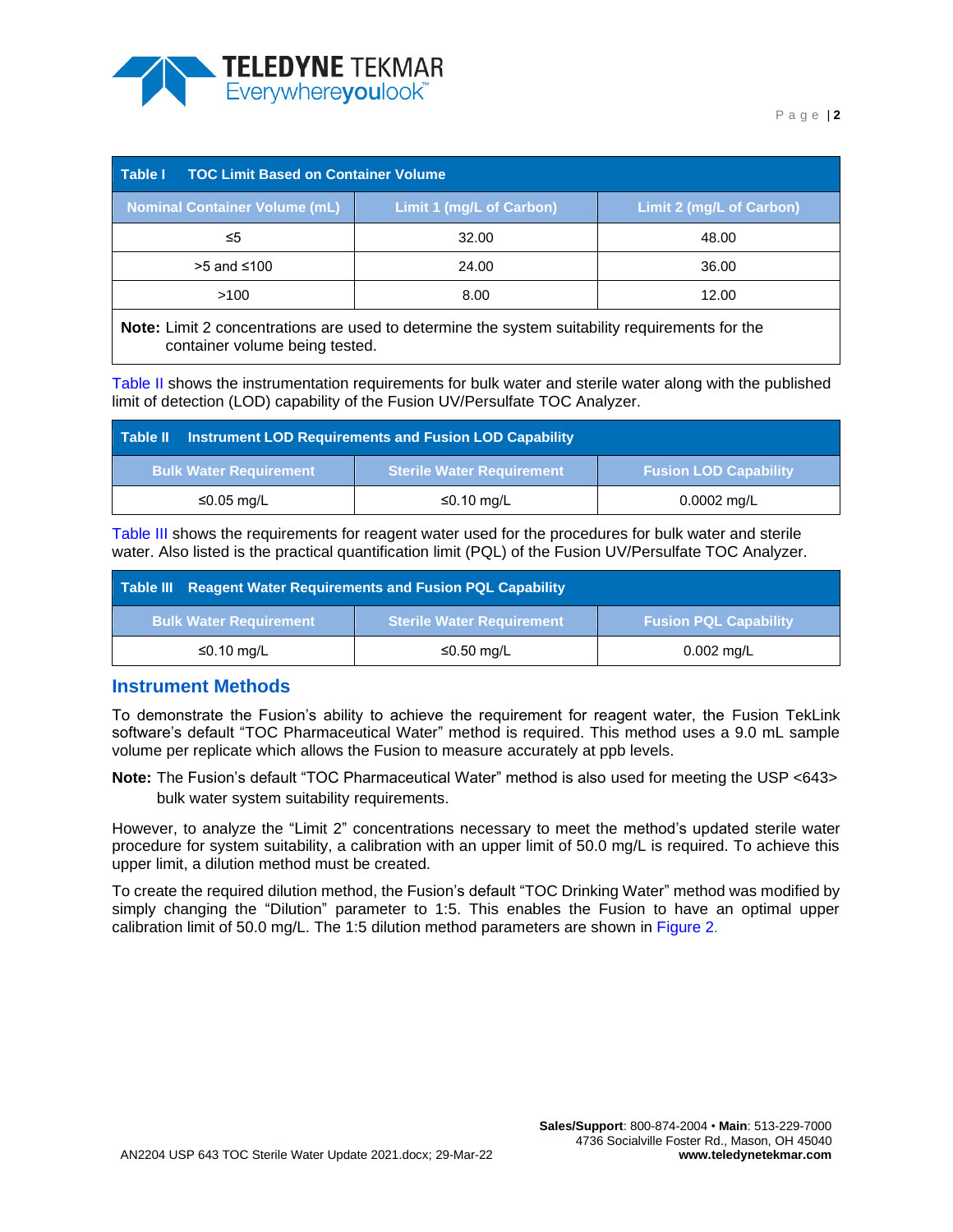

<span id="page-2-0"></span>

P a g e | **3**

| Name: PQ Method 2 (TOC)    |                  |            |              |             |
|----------------------------|------------------|------------|--------------|-------------|
| Version:                   | V <sub>1</sub>   | Operator:  | SP (Appslab) |             |
| Ver Creation:              | 2022/03/02 14:06 |            |              |             |
| Comment:                   |                  |            |              |             |
|                            | <b>Parameter</b> |            |              | Value       |
| SampleVolume               |                  |            |              | $6.0$ mL    |
| <b>Dilution</b>            |                  |            |              | 1:5         |
| AcidVolume                 |                  |            |              | $1.0$ ml    |
| ReagentVolume              |                  | $1.0$ ml   |              |             |
| <b>UVReactorPrerinse</b>   |                  |            |              | <b>On</b>   |
| UVReactorPrerinseVolume    |                  |            |              | 5.0         |
| NumberOfUVReactorPrerinses |                  |            |              |             |
| <b>ICSpargeTime</b>        |                  |            |              | $1.00$ mins |
| <b>DetectorSweepFlow</b>   |                  | 500 ml/min |              |             |
| PreSpargeTime              |                  | 0.20 mins  |              |             |
| SystemFlow                 |                  | 200 ml/min |              |             |
|                            |                  |            |              |             |

## **1:5 Dilution Method Calibration Results**

The results from the calibration established a coefficient of correlation  $(r^2)$  of 0.99995. While a coefficient of correlation limit is not required by USP  $<$ 643>, it is important to have an  $r^2$  value of >0.995 to attain accurate System Suitability results.

| Figure 3 | 1:5 Dilution Method Calibration Results. |
|----------|------------------------------------------|
|          |                                          |

| Name: PQ Method 2 (TOC)         |                    |                   |                |                  |                            |                            |
|---------------------------------|--------------------|-------------------|----------------|------------------|----------------------------|----------------------------|
| Version:                        | V <sub>2</sub>     |                   |                |                  | Calibration curve formula: | TOC: $y = 8.826x + 11.878$ |
| Ver Creation:                   | 2022/03/02 16:37   |                   |                | $r^2$ value:     |                            | TOC: $r^2 = 0.99995$       |
| Comment:                        |                    |                   |                |                  |                            |                            |
| Operator:                       | SP (Appslab)       |                   |                |                  |                            |                            |
| <b>Basic Analysis Type</b>      | <b>TOC</b>         |                   |                |                  |                            |                            |
|                                 |                    |                   |                |                  |                            |                            |
| <b>Basic Analysis Type: TOC</b> |                    |                   |                |                  |                            |                            |
| Sample ID                       | <b>Y Raw Value</b> | <b>X</b> Expected | <b>Message</b> | <b>End Time</b>  |                            |                            |
| 5.000 ppm                       | 55,9813            | 5.0000            |                | 2022/03/02 15:14 |                            |                            |
| 10.000 ppm                      | 99.1020            | 10.0000           |                | 2022/03/02 15:36 |                            |                            |
| 25.000 ppm                      | 234.2263           | 25,0000           |                | 2022/03/02 15:59 |                            |                            |
| 50.000 ppm                      | 452.5277           | 50.0000           |                | 2022/03/02 16:21 |                            |                            |

### **Reagent Water Results**

Reagent water was analyzed using a calibration created using the Fusion's default "TOC Pharmaceutical Water" method. The r<sup>2</sup> value for this calibration was 0.99997. The analysis result for reagent water was 0.0634 mg/L C. To pass the USP <643> requirement, the reagent water must be less than 0.500 mg/L C.

### **Sterile Water System Suitability Results**

Sterile water concentrations required are represented by 12.0, 36.0 and 48.0 mg/L carbon for both sucrose and 1,4-benzoquinone standards. Standards were prepared according to USP <643> guidelines. For each concentration, the sucrose and 1,4-benzoquinone must have a response efficiency within 85-115% of each other using the equation shown in [Figure 1.](#page-0-0) The accurate response efficiencies shown in [Table IV](#page-3-0) confirm how effectively the Fusion analyzes both easy and difficult to oxidize compounds at concentrations ranging up to 48.0 mg/L as required by the revised USP <643>.